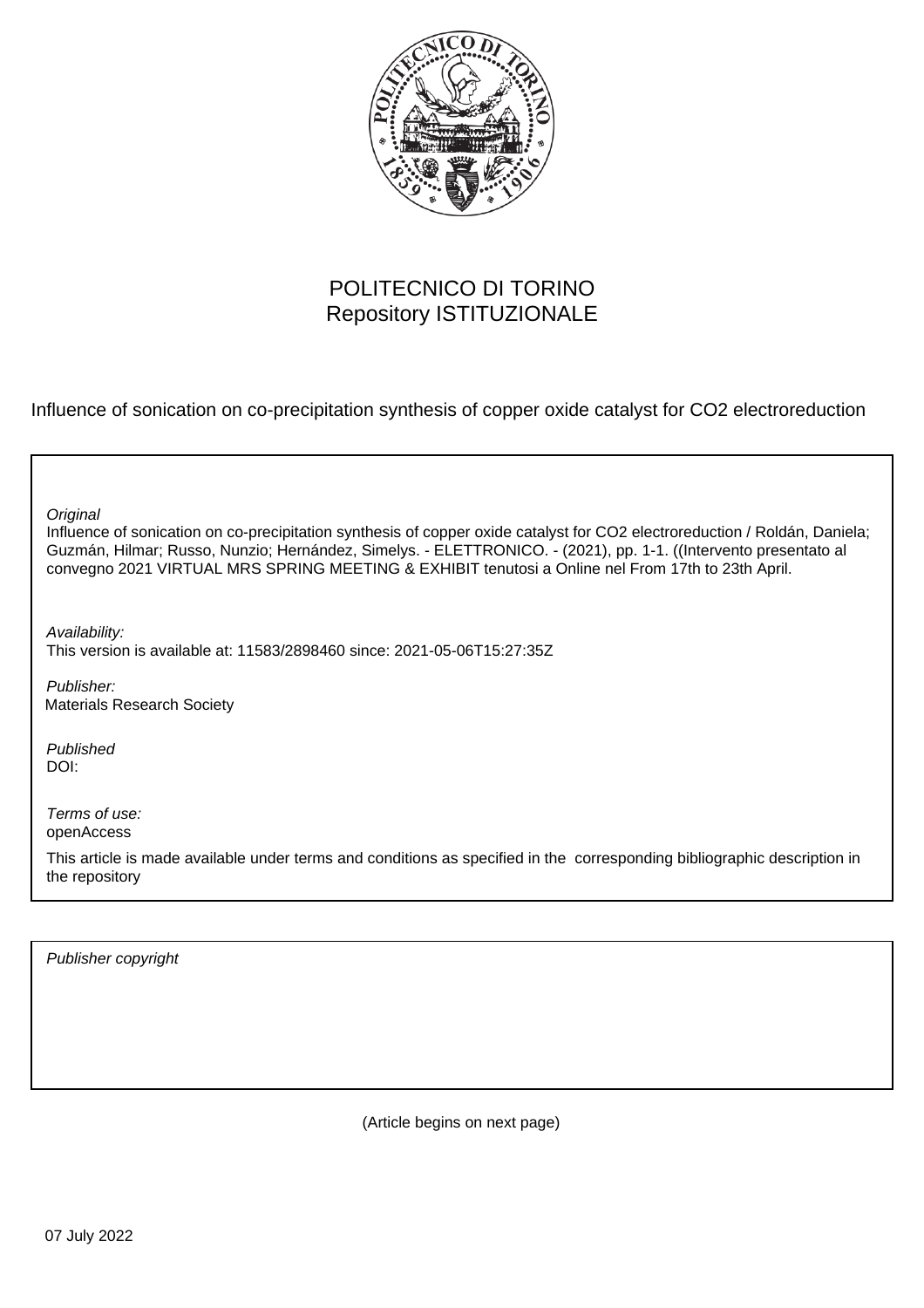











Influence of sonication on coprecipitation synthesis of copper oxide catalyst for CO<sub>2</sub> electroreduction

#### **Daniela Roldán<sup>1</sup>, Hilmar Guzmán<sup>1,2</sup>, Nunzio Russo<sup>1</sup> , Simelys Hernández1,2**

1. Applied Science and Technology (DISAT), Politecnico di Torino, Torino, Italy.

2. Istituto Italiano di Tecnologia, Center for Sustainable Future Technologies, Torino, Italy.

> CONTROL ID: 3501687 daniela.roldan@polito.it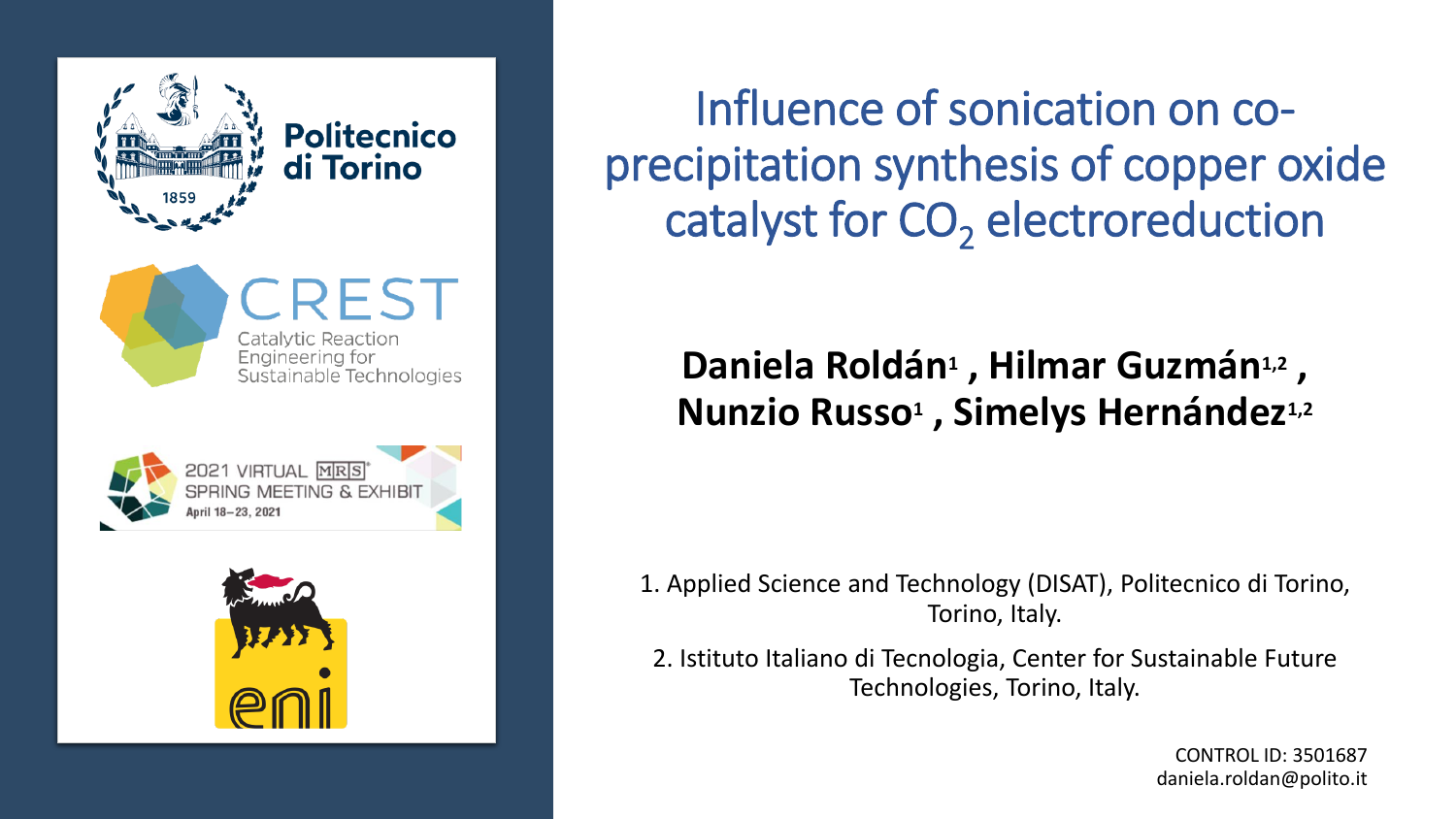# **Overview**



The need to reduce greenhouse gas emissions and increase our energy supply makes the **electrochemical reduction of CO<sup>2</sup>** (CO2R) a very attractive alternative to produce non-fossil-based fuels or chemicals. **Copper-based catalysts** is one of the catalyst that most efficiently promote the formation of species with one or more carbon-carbon bonds from the electrochemical reduction of CO<sub>2</sub>.

It was decided to evaluate the **effect of the ultrasound application (US)** on the shape and size of the particles obtained, its electrocatalytic activity and its selectivity to products of interest.





Physical characterization was carried out by using different techniques including **X-ray diffraction**, **BET** and filed-emission scanning electron microscopy (**FESEM**).

**Electrochemical tests for CO<sub>2</sub>** reduction were done under ambient conditions.

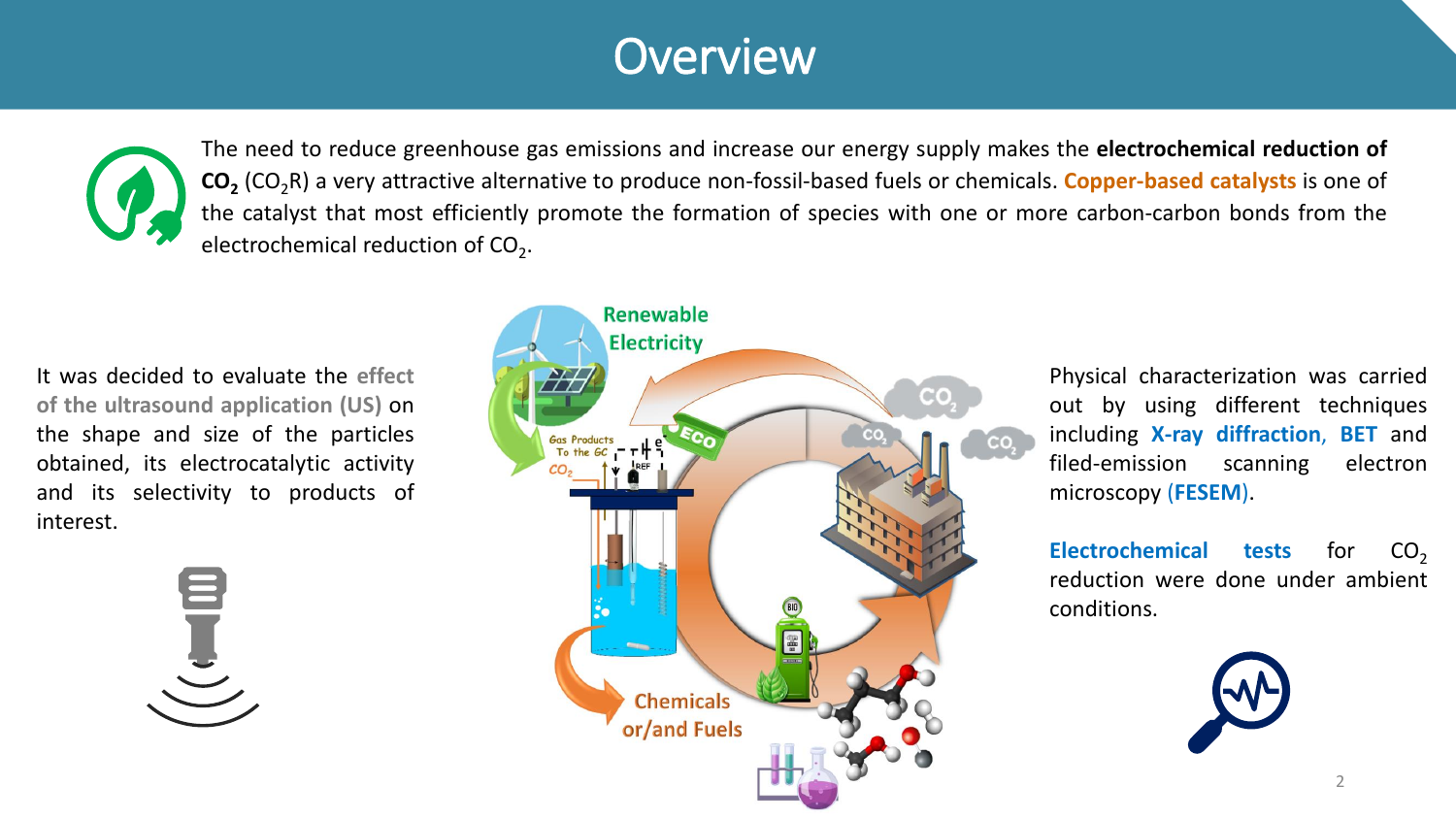# Materials and Methods

The catalysts were synthesized by precipitation method with different ultrasound conditions to evaluate its effect on the performance of the catalysts. All catalysts are copper-based and with the **same precursor concentration**. **Different ultrasound amplitude** values were applied:



4 catalysts with different US conditions

The catalysts were synthesized by **precipitation method** :

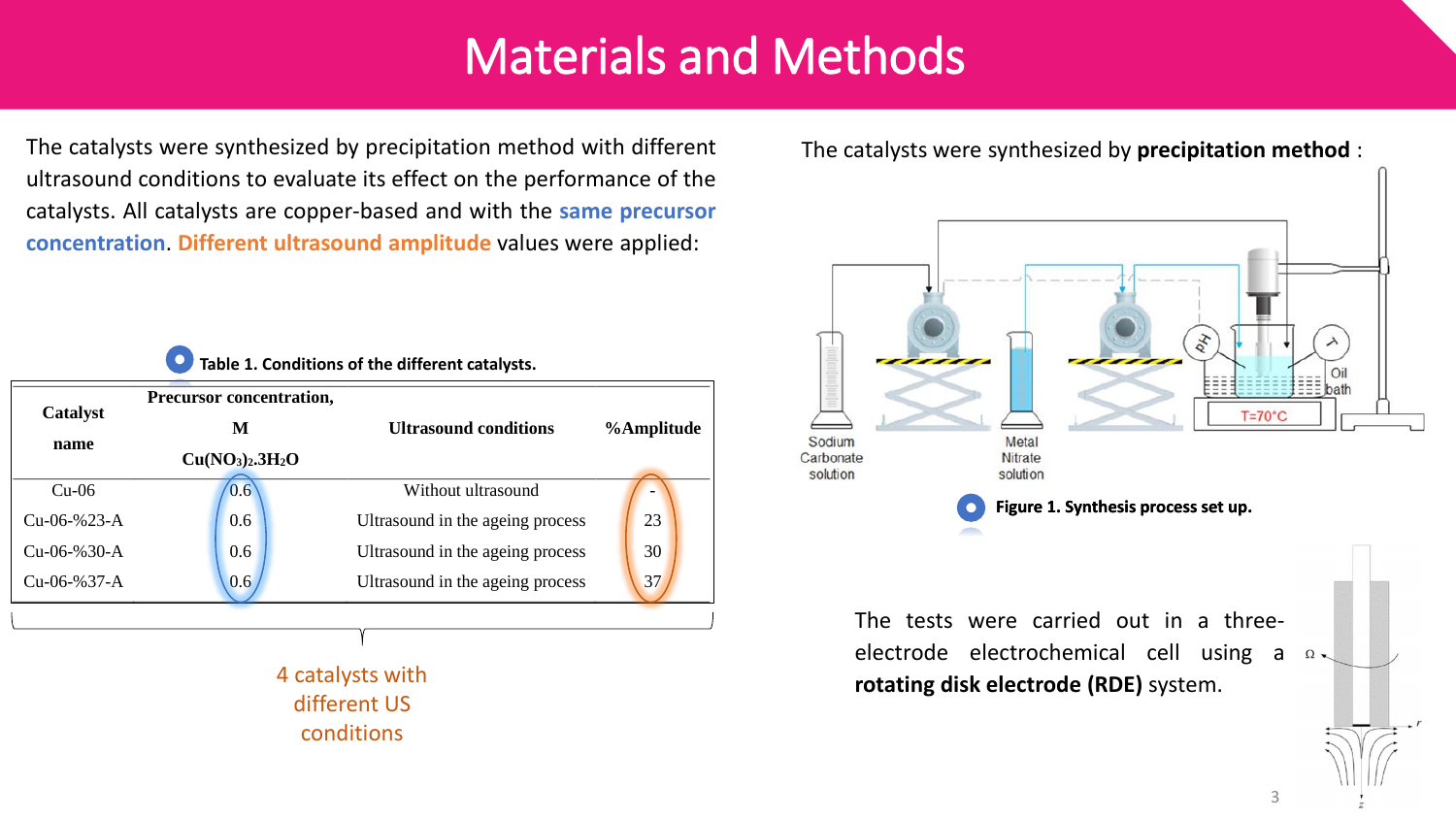# Results



 $\bullet$ 

The US during the ageing process do not influence the final morphology of the catalyst at the different applied amplitudes. The highest US amplitude produced less spherical particles.



The crystalline structure is attributed to **CuO** and does not change with the US irradiation.

| Table 2. Physical-chemical properties. |                                          |                                        |                          |  |
|----------------------------------------|------------------------------------------|----------------------------------------|--------------------------|--|
| <b>Catalyst</b>                        | <b>BET</b> surface area,<br>$m^2 g^{-1}$ | <b>Total pore</b><br>volume, $cm3 g-1$ | Crystallite size, nm     |  |
|                                        |                                          |                                        | $(1 1 - 1)$ facet of CuO |  |
| $Cu-06$                                | 18.40                                    | 0.107                                  | 13.97                    |  |
| $Cu$ -06-%23-A                         | 34.07                                    | 0.135                                  | 11.38                    |  |
| $Cu$ -06-%30-A                         | 32.07                                    | 0.125                                  | 11.39                    |  |
| $Cu$ -06-%37-A                         | 8.68                                     | 0.124                                  | 16.78                    |  |
|                                        |                                          |                                        |                          |  |



Pore size distribution is narrower by assisting the co-precipitation synthesis

The US has **increased the surface area** of the sonicated sample at %23 and 30% in comparison to the non-sonicated one. Probably the smaller BET surface area of the %37 sample is due to the higher crystallites size. On the other hand, there is an increase of pores volume by using US compared to the original sample, Cu-06. 4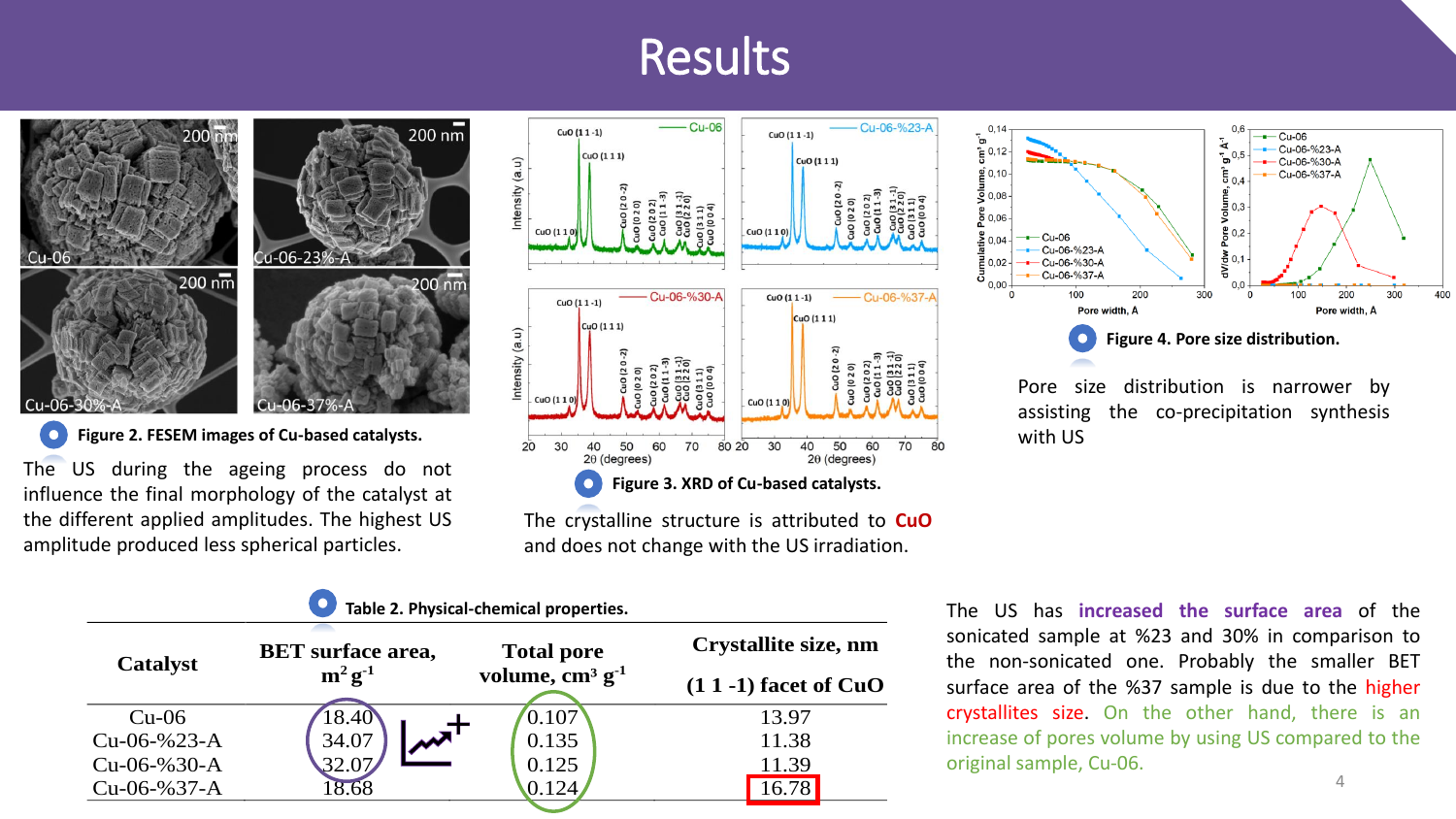#### **Results**

Cu-06-23%-A and Cu-06-30%-A exhibit the same performance, indicating that the prepared materials have similar electrocatalytic activity for the CO<sub>2</sub> reduction reaction.



The most promising catalyst among the new US-prepared catalysts is the **Cu-06-%30-A** with **14% of FE to alcohols.**



The use of ultrasound **favoured the selectivity towards formate.** 5